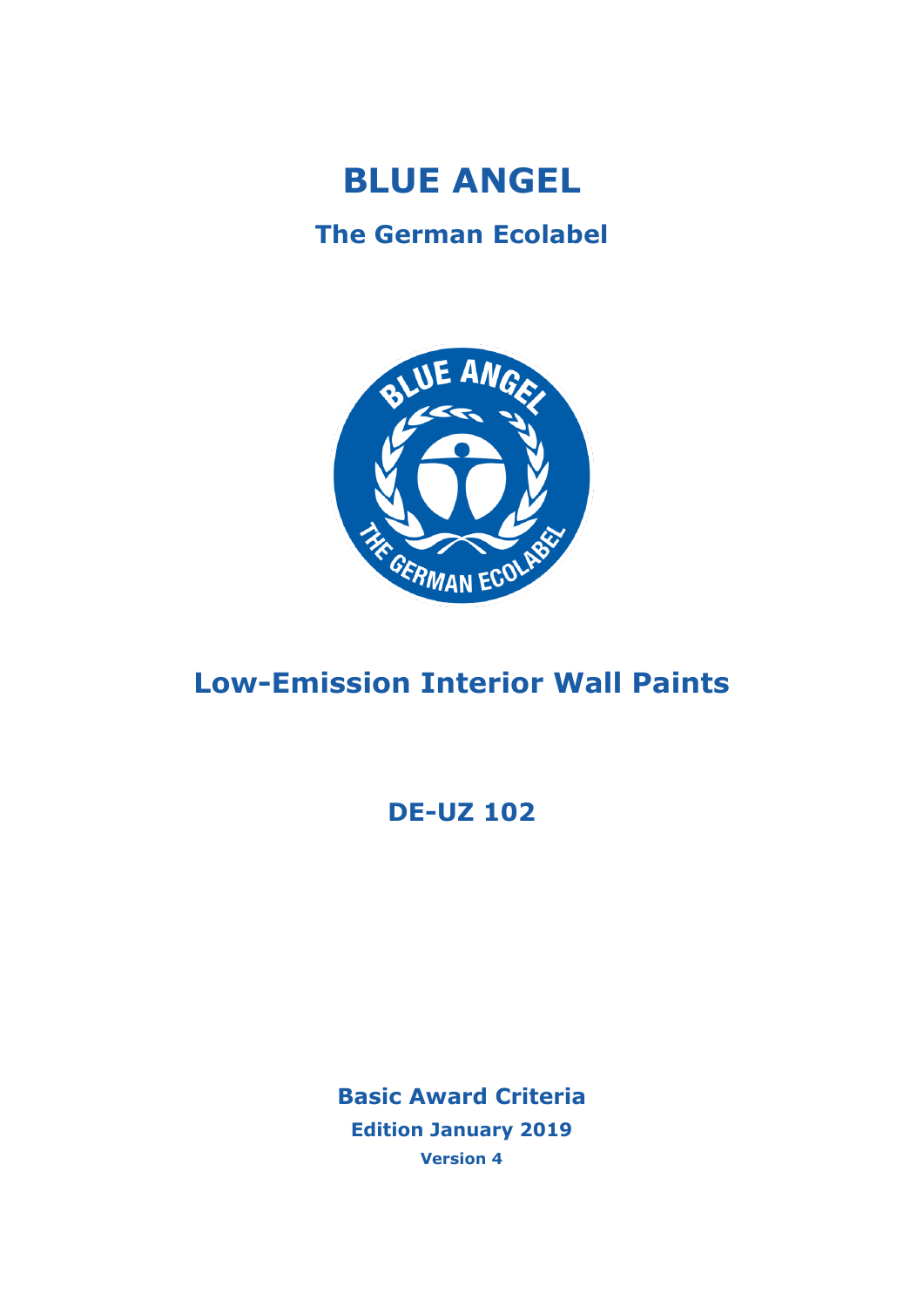#### **The Environmental Label is supported by the following four institutions:**



**Federal Ministry** for the Environment, Nature Conservation, **Nuclear Safety and Consumer Protection** 







The Federal Ministry for the Environment, Nature Conservation, Nuclear Safety and Consumer Protection is the owner of the label. It regularly provides information on the decisions taken by the Environmental Label Jury.

The German Environmental Agency with its specialist department for "Ecodesign, Eco-Labelling and Environmentally friendly Procurement" acts as office of the Environmental Label Jury and develops the technical criteria of the Basic Criteria for Award of the Blue Angel.

The Environmental Label Jury is the independent, decision-making body for the Blue Angel and includes representatives from environmental and consumer associations, trade unions, industry, the trade, crafts, local authorities, academia, the media, churches, young people and the German federal states.

RAL gGmbH is the awarding body for the Environmental Label. It organises the process for developing the relevant award criteria in independent expert hearings – which involve all relevant interest groups.

If you require further information please contact: RAL gGmbH **RAL UMWELT** Fränkische Straße 7 53229 Bonn Tel: +49 (0) 228 / 6 88 95 - 0 E-Mail: [umweltzeichen@ral.de](mailto:umweltzeichen@ral.de) [www.blauer-engel.de](http://www.blauer-engel.de/)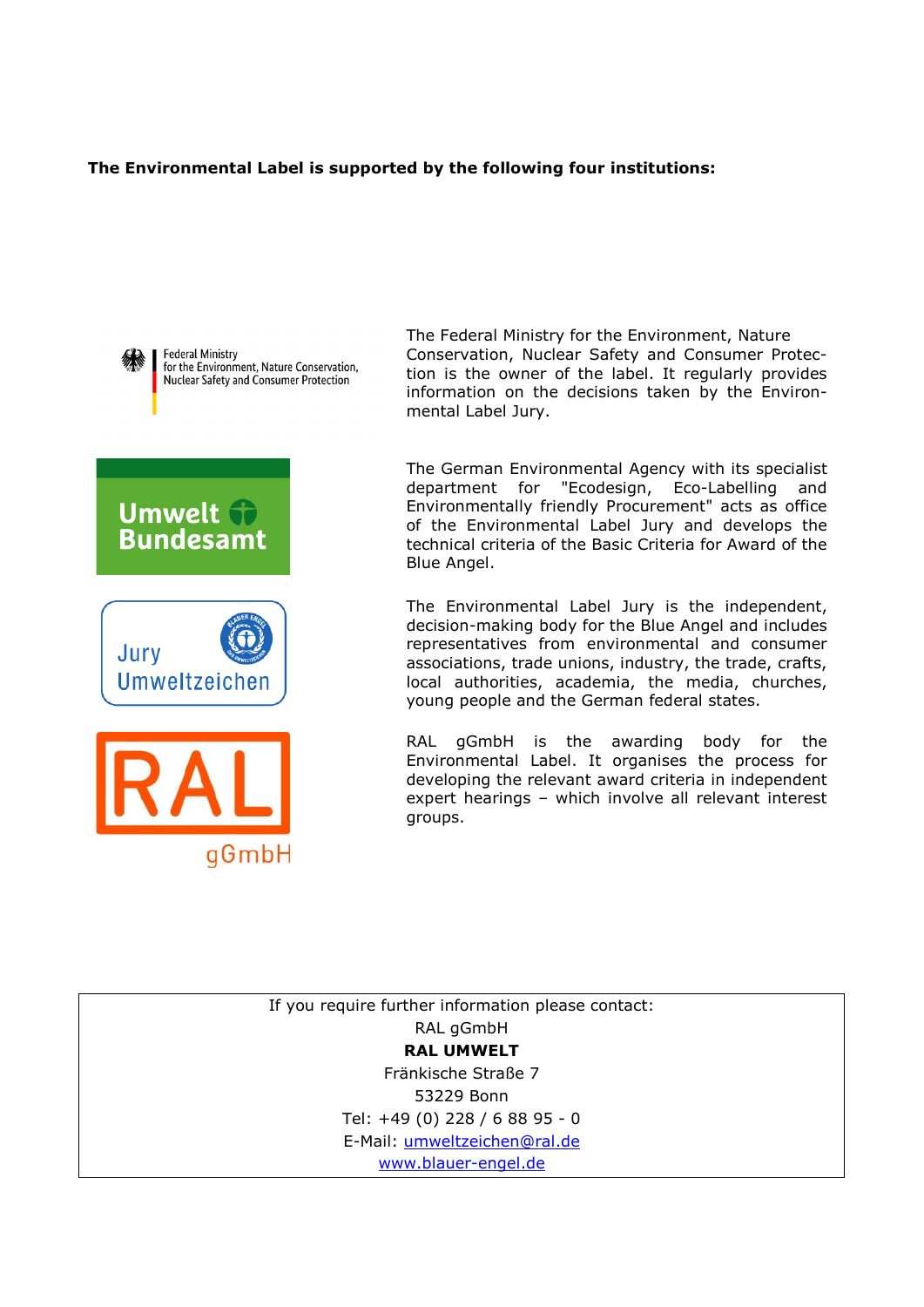| Version 1 (01/2019): First Edition, Expiry date December 31, 2023      |
|------------------------------------------------------------------------|
| Version 2 (04/2019): Editorial changes in 3.1 and in Appendix A        |
| Version 3 (04/2020): Changes in chapter 3.1                            |
| Version 4 (01/2022): Editorial changes in 1.4, 3.3, 3.4 and Appendix C |

## **Table of contents**

| 1              |  |  |                                                                                                                                                                       |  |  |  |
|----------------|--|--|-----------------------------------------------------------------------------------------------------------------------------------------------------------------------|--|--|--|
| 1.1            |  |  |                                                                                                                                                                       |  |  |  |
| 1.2            |  |  |                                                                                                                                                                       |  |  |  |
| 1.3            |  |  |                                                                                                                                                                       |  |  |  |
| 1.4            |  |  |                                                                                                                                                                       |  |  |  |
| $\overline{2}$ |  |  |                                                                                                                                                                       |  |  |  |
| 3              |  |  |                                                                                                                                                                       |  |  |  |
| 3.1            |  |  |                                                                                                                                                                       |  |  |  |
| 3.2            |  |  |                                                                                                                                                                       |  |  |  |
| 3.2.1          |  |  |                                                                                                                                                                       |  |  |  |
| 3.2.2          |  |  |                                                                                                                                                                       |  |  |  |
| 3.2.3          |  |  |                                                                                                                                                                       |  |  |  |
| 3.2.4          |  |  |                                                                                                                                                                       |  |  |  |
| 3.2.5          |  |  |                                                                                                                                                                       |  |  |  |
| 3.3            |  |  |                                                                                                                                                                       |  |  |  |
| 3.4            |  |  |                                                                                                                                                                       |  |  |  |
| 3.5            |  |  |                                                                                                                                                                       |  |  |  |
| 3.6            |  |  |                                                                                                                                                                       |  |  |  |
| 3.7            |  |  |                                                                                                                                                                       |  |  |  |
| 3.7.1          |  |  |                                                                                                                                                                       |  |  |  |
| 3.7.2          |  |  |                                                                                                                                                                       |  |  |  |
| 3.7.3          |  |  |                                                                                                                                                                       |  |  |  |
| 4              |  |  |                                                                                                                                                                       |  |  |  |
| 5              |  |  |                                                                                                                                                                       |  |  |  |
|                |  |  | Appendix A Assignment of hazard categories and hazard statements 15                                                                                                   |  |  |  |
|                |  |  | Appendix B Liquid chromatography analysis (HPLC/UV detection) for determining the<br>preservatives (Isothiazolinone) content and determining the free formaldehyde 17 |  |  |  |
|                |  |  |                                                                                                                                                                       |  |  |  |
|                |  |  | This document is a translation of a German original. In case of dispute, the original                                                                                 |  |  |  |

**document should be taken as authoritative**.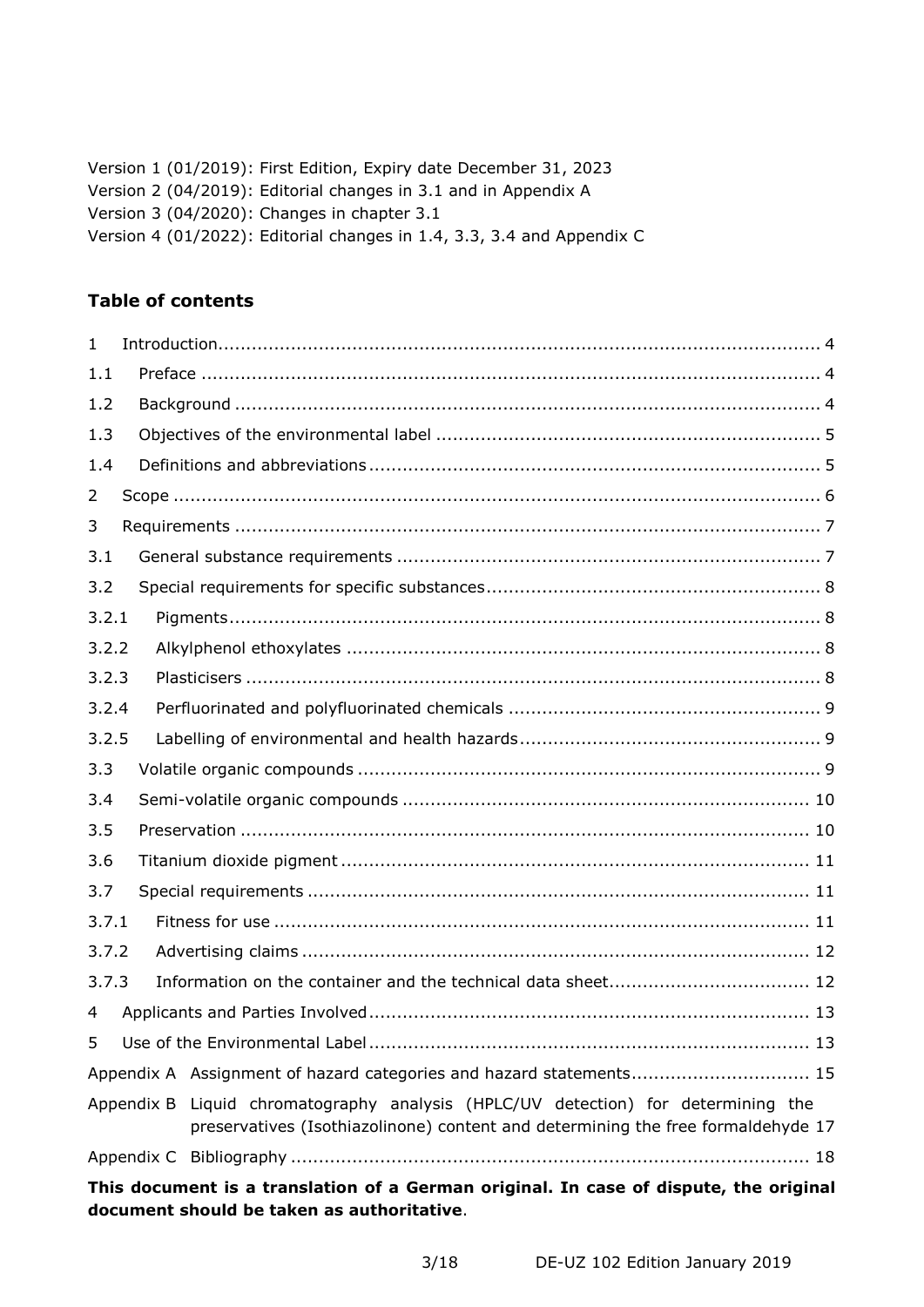## <span id="page-3-0"></span>**1 Introduction**

## <span id="page-3-1"></span>**1.1 Preface**

In cooperation with the Federal Ministry for the Environment, Nature Conservation, Nuclear Safety and Consumer Protection, the German Environmental Agency and considering the results of the expert hearings conducted by RAL gGmbH, the Environmental Label Jury has set up these Basic Criteria for the Award of the Environmental Label. RAL gGmbH has been tasked with awarding the Environmental Label.

Upon application to RAL gGmbH and on the basis of a Contract on the Use of the Environmental Label to be concluded with RAL gGmbH, the permission to use the Environmental Label may be granted to all products, provided that they comply with the requirements as specified hereinafter.

The product must comply with all the legal requirements in the country in which it is to be marketed. The applicant shall declare that the product meets this requirement.

## <span id="page-3-2"></span>**1.2 Background**

Emulsion paints are used as large-surface coating materials for interior ceilings and walls. According to production statistics, around 581,010 tons of emulsion paints were produced in Germany in 2016, 430,000 tons of which (valued at 531 million Euros) were used in Germany for interior painting.

Water-based wall paints have generally been protected against microbial attacks up to now by adding in-can preservatives, i.e. preservatives that ensure the stability of the paint in the container until its application and then lose their effect. The substances and concentrations that were approved for use in paints awarded the Blue Angel were limited from the very beginning. In the past, the most commonly used in-can preservative was a mixture of the isothiazolinones methylisothiazolinone (MIT) and benzisothiazolinone (BIT), whereby the permitted dose for products awarded the Blue Angel was far below the permitted limit according to the Biocidal Products Regulation (BPV). An increasing level of sensitivity amongst the general public triggered by the use of isothiazolinones in cosmetics and cleaning agents has led to a new assessment of MIT by the RAC (Risk Assessment Committee) at the European Chemicals Agency, which has resulted in stricter labelling requirements. In the case of wall paints, there is evidence that already presensitised people can suffer an allergic reaction in rare cases simply by being present in a freshly painted room. The debate surrounding isothiazolinones and the lack of any suitable alternatives mean that some manufacturers are producing preservative-free wall paints. In order to protect consumers, these new Basic Award Criteria for the Blue Angel for wall paints thus no longer permit the use of biocides (neither in-can nor film preservatives).

Film preservatives, i.e. preservatives that combat microorganisms in the paint applied to the wall over a long period of time, were not permitted from the very beginning.

As other wall paints with similar properties to low-emission emulsion paints are also available on the market, such as emulsion paints in powder form or silicate emulsion paints (with a proportion of plastic dispersion), they have now been included in the scope of validity for these Basic Award Criteria.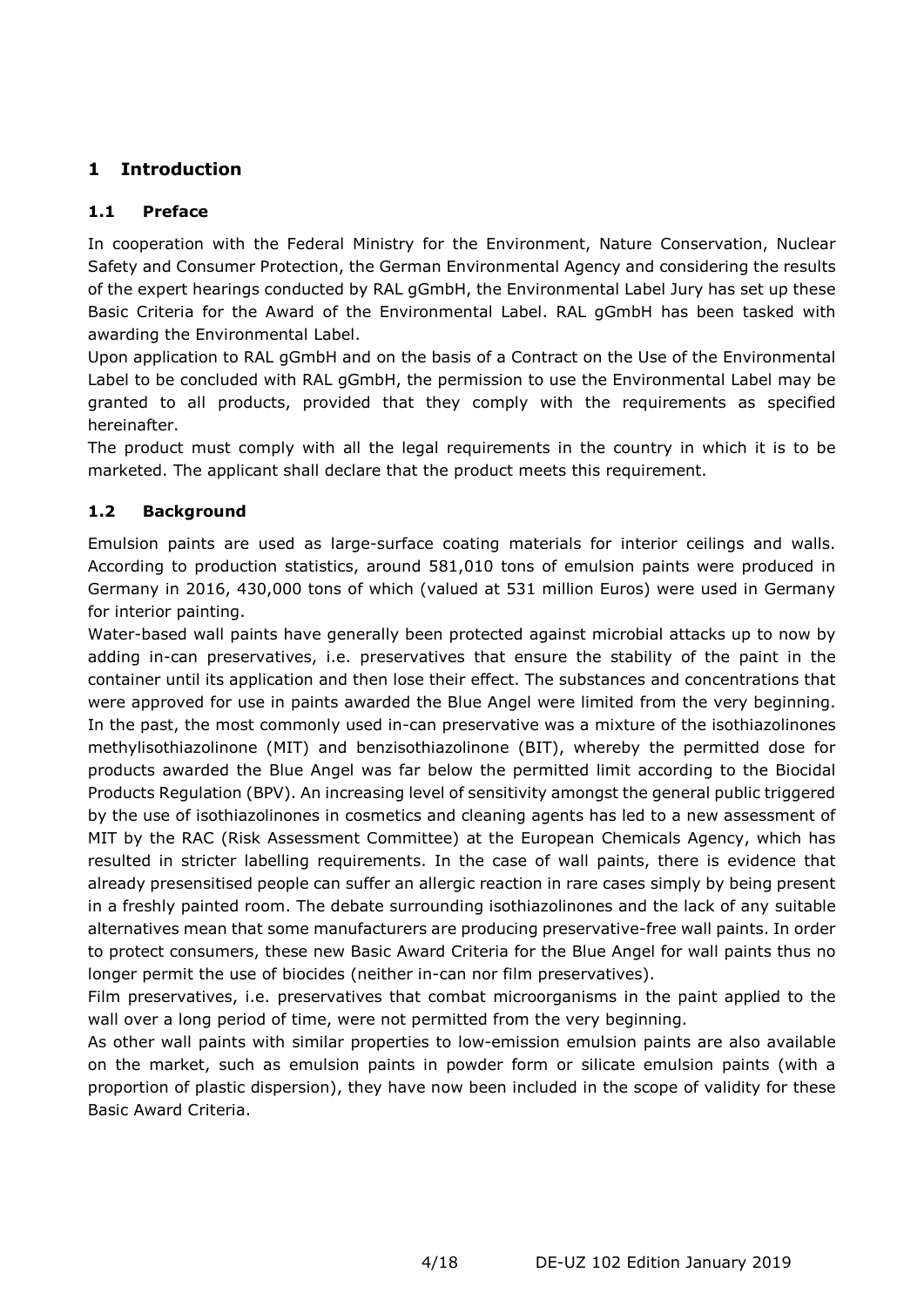#### <span id="page-4-0"></span>**1.3 Objectives of the environmental label**

Wall paints are used as large-surface coating materials for interior ceilings and walls. Due to their large-scale application, the emissions from the wall paints should be kept as low as possible from an environmental and health perspective.

The environmental label is designed for the labelling of low-emission products. The environmental label places requirements on the raw materials and substances added during production, as well as on the usage phase and disposal of the containers and any residual paint left in the container. In addition, proper application of the products is also important.

The environmental label for "Low-Emission Interior Wall Paints" may be awarded to products that – above and beyond the legal regulations:

- are manufactured using raw materials and substances that place less burden on the environment
- do not contain any substances that could have significant diverse effects during the intended use of the product

Therefore, the following benefits for the environment and health are stated in the explanatory box:



#### <span id="page-4-1"></span>**1.4 Definitions and abbreviations**

- **BIT** Benzisothiazolinone
- **CIT** Chlormethylisothiazolinone

#### **Constituent components**

are substances added to the product as such or as part of a mixture in order to achieve or influence certain product properties and those required as chemical cleavage products for achieving the product properties. This does not apply to residual monomers that have been reduced to a minimum.

**MIT** Methylisothiazolinone

#### **Product-type (PT) 6 Preservatives for products during storage:**

Products used for the preservation of manufactured products, other than foodstuffs, feeding stuffs, cosmetics or medicinal products or medical devices by the control of microbial deterioration to ensure their shelf life. Products used as preservatives for the storage or use of rodenticide, insecticide or other baits.

#### **Product-type (PT) 7 Film preservatives:**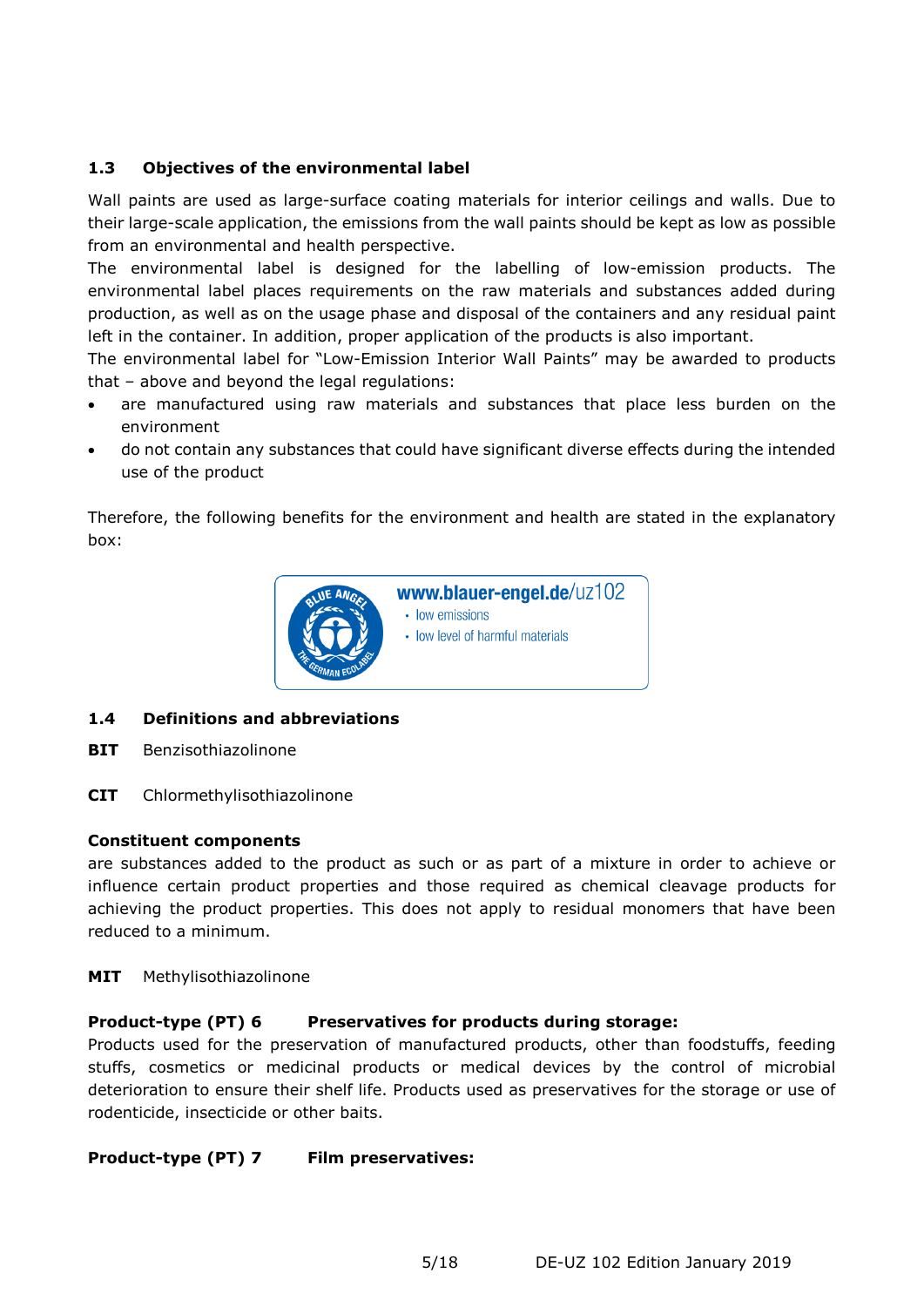Products used for the preservation of films or coatings by the control of microbial deterioration or algal growth in order to protect the initial properties of the surface of materials or objects such as paints, plastics, sealants, wall adhesives, binders, papers, art works.

#### **Product-type (PT) 10 Construction material preservatives:**

Products used for the preservation of masonry, composite materials, or other construction materials other than wood by the control of microbiological and algal attack.

#### <span id="page-5-0"></span>**2 Scope**

These Basic Award Criteria are valid for wall paints according to DIN EN 13300, Point 3, Definitions:

- Emulsion paints according to VdL Guideline 11, also in powder form
- Primers for wall paints according to DIN EN 13300
- Silicate emulsion paints according to DIN 18363
- Paint mixing systems (base paint and pigment pastes) $<sup>1</sup>$  $<sup>1</sup>$  $<sup>1</sup>$ </sup>

that are intended for use as interior wall and ceiling paint and meet the requirements for class 1-3 wet scrub resistance according DIN EN 13300 and produce a coating thickness of < 400 μm according to DIN EN 1062-1.

The term "wall paints" will be used below to describe those paints that fall under the scope of validity.

The following are excluded:

- Wall paints in the sense of these Basic Award Criteria that require labelling according to the German Ordinance on Hazardous Substances (GefStoffV)
- Wall paints in the sense of these Basic Award Criteria that contain biocides, i.e. architectural paints according to VdL Guideline 01 that are intended for use outside (façade paints)
- Varnishes
- Primers for non-mineral subsurfaces<sup>[2](#page-5-2)</sup>
- Emulsion varnishes
- Other coating materials with paint properties
- Pickling solutions
- **Fillers**
- Waxes

- Printing inks
- Wall paints that provide a function, such as thermal insulating paints, anti-graffiti paints, anti-mould paints, formaldehyde scavenger paints, etc.
- Pigment pastes

<span id="page-5-1"></span> $1$  If the base paint or a wall paint is toned using a pigment paste that does not conform to the Blue Angel, the toned paint no longer complies with the criteria for the Blue Angel.

<span id="page-5-2"></span><sup>&</sup>lt;sup>2</sup> These products fall under the scope of DE-UZ 12a or DE-UZ 113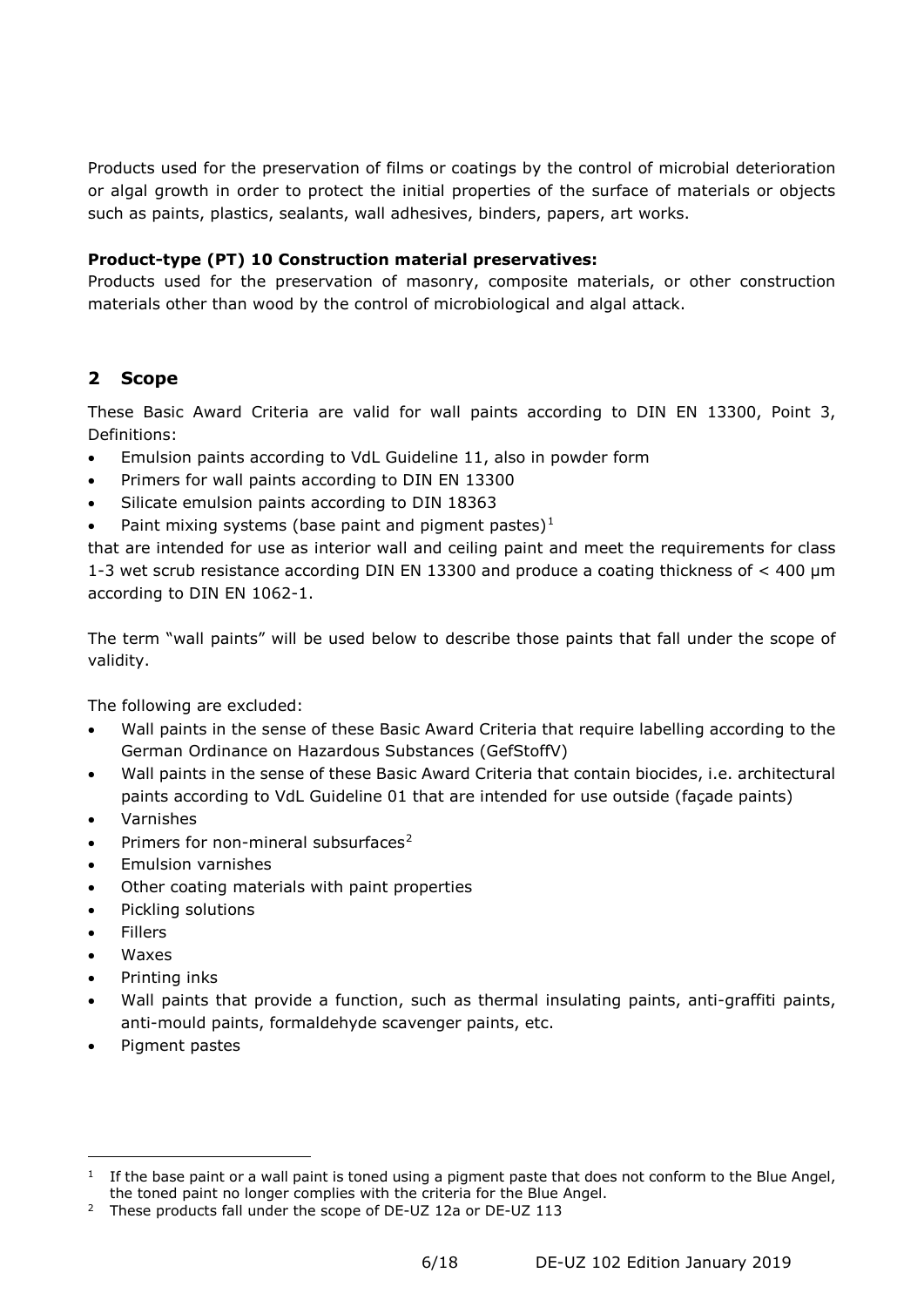## <span id="page-6-0"></span>**3 Requirements**

-

## <span id="page-6-1"></span>**3.1 General substance requirements**

Observance of European and German chemical law, as well as standard rules for the sector, is a prerequisite (especially the REACH Regulation Annex XVII, POP Regulation Annex I, CLP Regulation, the German Ordinance on Banned Chemicals (ChemVerbotsV), Directives on CFCs and Fluorinated greenhouse gases, the Decopaint Directive, the German Ordinance on Hazardous Substances (GefStoffV), VdL Guideline 01, Directive 92/112/EEC, the 25th German Federal Immission Protection Ordinance (BImSchV), the Biocidal Products Regulation (BPV) and the German Packaging Act (VerpackG)).[3](#page-6-2)

The ready-to-use products (wall paints) may not contain any substances with the following properties as a constituent component<sup>[4](#page-6-3)</sup>:

- a) Substances which are identified as particularly alarming under the European Chemicals Regulation REACH (1906/2006/EC) and which have been incorporated into the list drawn up in accordance with Article 59, Paragraph 1 of the REACH Regulation (so-called "SVHC list of candidates"). The version of the list of candidates at the time of application is valid.<sup>[5](#page-6-4)</sup>
- b) Substances that according to the CLP Regulation (EC) No. 1272/2008 have been classified in the following hazard categories or which meet the criteria for such classification<sup>[6](#page-6-5)</sup>:
	- acutely toxic (poisonous) in categories Acute Tox. 1, Acute Tox. 2 or Acute Tox. 3
	- toxic to specific target organs in categories STOT SE 1, STOT SE 2, STOT RE 1 or STOT RE 2
	- carcinogenic in categories Carc. 1A, Carc. 1B or Carc. 2[7](#page-6-6)
	- germ cell mutagenic in categories Muta. 1A, Muta. 1B or Muta. 2
	- reprotoxic (teratogenic) in categories Repr. 1A, Repr. 1B or Repr. 2
	- hazardous to water in categories Aquatic Acute 1, Aquatic Chronic 1 or Aquatic Chronic  $\overline{2}$

hazardous to the ozone layer in category Ozone 1

The corresponding H phrases for the hazard classes and categories can be found in Appendix A.

<span id="page-6-2"></span><sup>&</sup>lt;sup>3</sup> If substance restrictions from other regulations also apply to the specific product, these also need to be observed.

<span id="page-6-3"></span><sup>4</sup> Constituent components are substances added to the wall paint as such or as part of a mixture in order to achieve or influence certain product properties and those required as chemical cleavage products for achieving the product properties. This does not apply to residual monomers that have been reduced to a minimum.

<span id="page-6-4"></span><sup>&</sup>lt;sup>5</sup> The list of candidates in its relevant version can be found at: [REACH list of candidates.](http://echa.europa.eu/de/addressing-chemicals-of-concern/authorisation/substances-of-very-high-concern-identification/candidate-list-of-substances-of-very-high-concern-for-authorisation)

<span id="page-6-5"></span><sup>6</sup> The harmonized classifications and labellings of dangerous substances can be found in Annex VI, Part 3 of the CLP Regulation. Furthermore, a comprehensive classification and labelling inventory, which also includes all of the self-classifications of hazardous substances made by manufacturers, has been made available to the public on the website of the European Chemicals Agency: [ECHA classification and](http://echa.europa.eu/de/information-on-chemicals/cl-inventory;jsessionid=DA27CFECE7646B23BCB6C99891C18F7F.live2)  [labelling inventory](http://echa.europa.eu/de/information-on-chemicals/cl-inventory;jsessionid=DA27CFECE7646B23BCB6C99891C18F7F.live2) and other substance lists, such as SIN; ETUC, EDCs, etc.

<span id="page-6-6"></span> $7$  Except titanium dioxide, if the product is sold as a liquid mixture because its classification only applies to inhalable powders.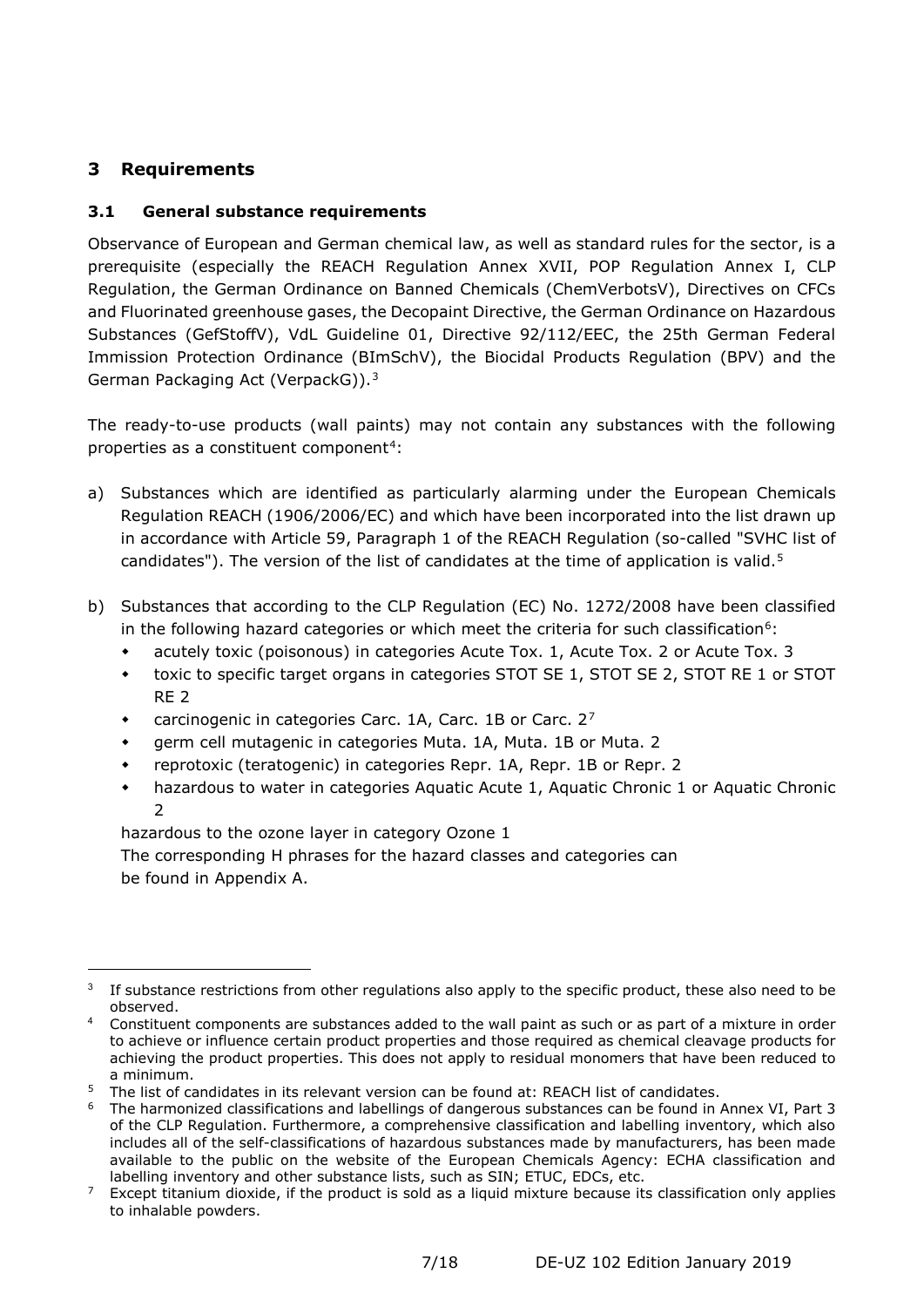- c) Substances that are classified in TRGS  $905<sup>8</sup>$  $905<sup>8</sup>$  $905<sup>8</sup>$  as:
	- carcinogenic (K1A, K1B, K2),
	- mutagenic (M1A, M1B, M2)
	- reprotoxic (RF1A, RF1B, RF2, RD1A, RD1B, RD2)

## *Compliance Verification:*

*The applicant shall declare compliance with the requirements in Annex 1. In addition, the applicant shall state the brand names and suppliers of the individual primary/intermediate products for the wall paints, as well as their proportions and functions in the manufactured wall paint (Annex 4 for white wall paints and base paints, Annex 4a or 4b for coloured wall paints). In the case of paint mixing systems (tinting systems), Annex 4 should be enclosed for the base paints and Annex 4b for the entire system.*

<span id="page-7-7"></span>*The pH value of the wall paint or the base paint shall be stated in Annex 4.*

*To comply with the requirements, declarations from the manufacturer or distributor of the primary/intermediate products (Annex R), as well as the corresponding safety data sheets[9](#page-7-5) for the primary/intermediate products used (Annex 5) and the wall paint (Annex 10), must be submitted.*

## <span id="page-7-0"></span>**3.2 Special requirements for specific substances**

## <span id="page-7-1"></span>**3.2.1 Pigments**

Pigments containing lead compounds may not be added to the wall paint. The pigment may not contain more than 200 ppm of lead as process-related, technically unavoidable (natural or production-related) impurities.

## <span id="page-7-2"></span>**3.2.2 Alkylphenol ethoxylates**

Products containing alkylphenol ethoxylates (APEO) and/or their derivatives may not be added to the wall paint and the raw substances.

## <span id="page-7-3"></span>**3.2.3 Plasticisers**

-

<span id="page-7-8"></span>Products that contain plasticising substances from the group of phthalates or group of organophosphates or other comparable substances with a high boiling point may not be added to the low-emission wall paints (external plasticisers in the sense of VdL Guideline  $01^{10}$ ). This requirement is considered to be fulfilled if the plasticiser content in the end product does not exceed 1 g/l.

<span id="page-7-4"></span><sup>&</sup>lt;sup>8</sup> TRGS 905, directory of carcinogenic, mutagenic or teratogenic substances from the Committee for Hazardous Substances (AGS): [TRGS 905.](http://www.baua.de/de/Themen-von-A-Z/Gefahrstoffe/TRGS/TRGS-905.html) The current version at the time of application is valid (08/05/2018). The TRGS lists such CMR substances that have not received harmonised classifications up to now or where the AGS has come to a different classification. The CMR complete list published by the Institute for Occupational Safety and Health of the German Social Accident Insurance can also be used as a reference tool: [CMR complete list.](http://www.baua.de/de/Themen-von-A-Z/Gefahrstoffe/Einstufung-und-Kennzeichnung/CMR-Gesamtliste_content.html)

<span id="page-7-5"></span>In accordance with Annex II of Directive (EC) No. 1907/2006.

<span id="page-7-6"></span><sup>&</sup>lt;sup>10</sup> Guideline on the declaration of paints, lacquers, varnishes, renders, fillers, primers and related products (VdL Guideline 01),<http://www.wirsindfarbe.de/service-publikationen/vdl-richtlinien/>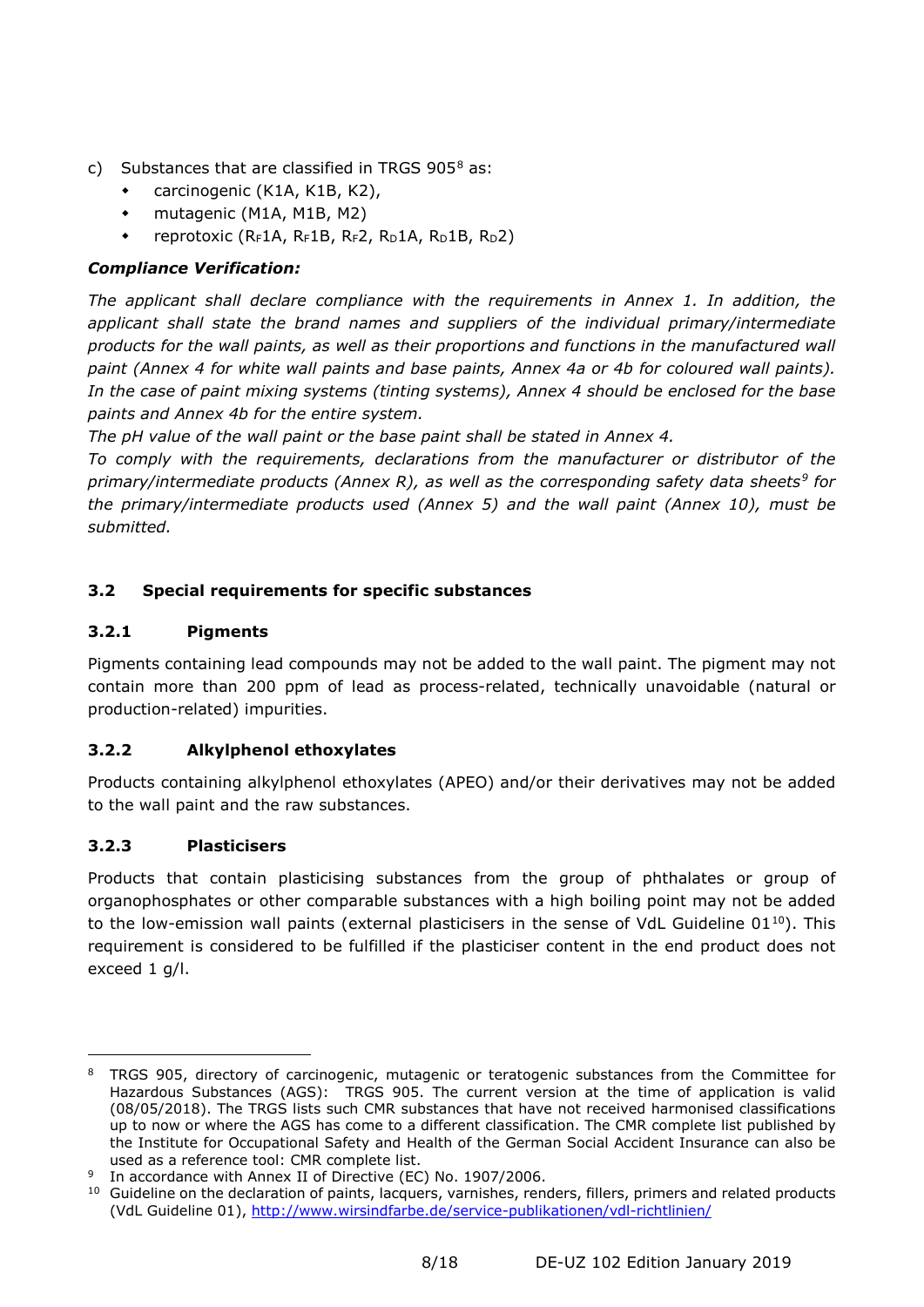## <span id="page-8-0"></span>**3.2.4 Perfluorinated and polyfluorinated chemicals**

It is not permitted for any perfluorinated or polyfluorinated chemicals (PFC), such as fluorocarbon resins and fluorocarbon emulsions, perfluorinated surfactants, perfluorinated sulfonic and carboxylic acids, and substances that could be broken down into these chemicals to be added to the product. This also applies to primary/intermediate products treated with PFCs.

## <span id="page-8-1"></span>**3.2.5 Labelling of environmental and health hazards**

Substances with other hazardous properties in concentrations that result in classification and labelling of the end product with a GHS hazard pictogram for health and environmental hazards may not be added to the wall paint.

## *Verifications for Paragraphs 3.2.1 to 3.2.5*

*The applicant shall declare compliance with the requirements in Annex 1. In addition, the applicant shall state the brand names and suppliers of the individual primary/intermediate products for the wall paints, as well as their proportions and functions in the manufactured wall paint (Annex 4 for white wall paints and base paints, Annex 4a or 4b for coloured wall paints). In the case of paint mixing systems (tinting systems), Annex 4 should be enclosed for the base paints and Annex 4b for the entire system.*

*The pH value of the wall paint or the base paint shall be stated in Annex 4.*

*To comply with the requirements, declarations from the manufacturer or distributor of the primary/intermediate products (Annex R), as well as the corresponding safety data sheet[s9](#page-7-7) for the primary/intermediate products used (Annex 5) and the wall paint (Annex 10), must be submitted.*

## <span id="page-8-2"></span>**3.3 Volatile organic compounds**

The VOC content (VOC - Volatile Organic Compounds) of the wall paint according to Paragraph 2 in its ready-to-use form (this also applies e.g. to paint mixing systems) may not exceed a maximum value of 700 ppm. The term VOC covers all organic substances (e.g. residual monomers, solvents, film-forming aids, preservatives and other production-related accompanying substances) that following total evaporation and subsequent gas chromatographic analysis are eluted at retention times lower than that of tetradecane (boiling point: 252.6°C) on a non-polar separation column.

## *Compliance Verification*

-

*The applicant shall declare compliance with the requirement in Annex 1 and submit the test report[11](#page-8-3) in accordance with the DIN EN ISO 17895 test method (determination of the in-can VOC content in water-soluble emulsion paints) or according to DIN EN ISO 11890-2 (Paints and varnishes – Determination of volatile organic compound (VOC) and/or semi volatile organic compounds (SVOC) content) by a testing institution accredited for the relevant method according to DIN EN ISO/IEC 17025 (Annex 2). In addition, the applicant shall submit the corresponding certificate or accreditation from the German Accreditation Council (DAR) or another accreditation system listed in the multinational agreement (MLA) (Annex 3).*

<span id="page-8-3"></span> $11$  Test reports must not be more than 2 years old at the time the application is submitted.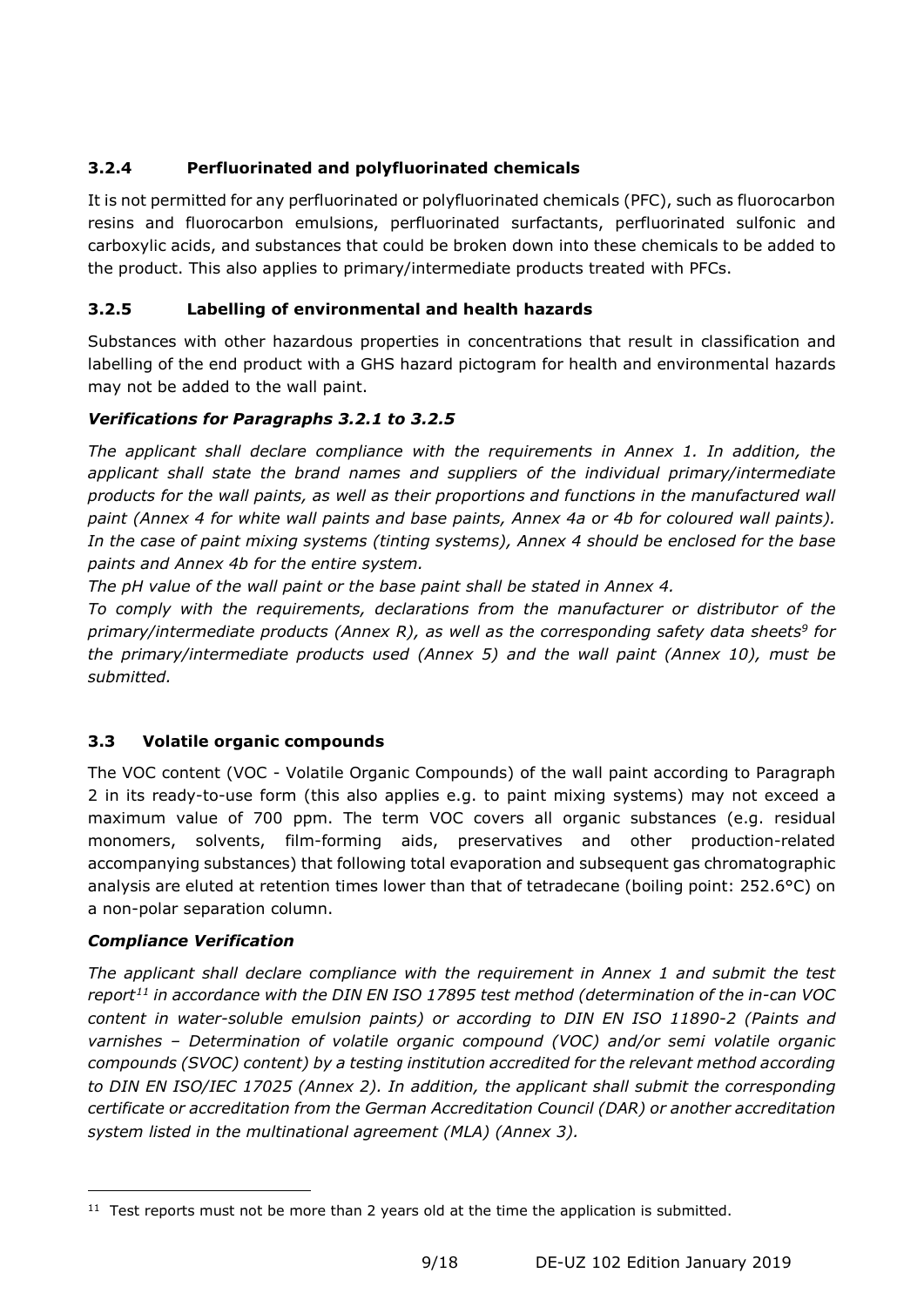#### <span id="page-9-0"></span>**3.4 Semi-volatile organic compounds**

The SVOC content (SVOC - Semi-Volatile Organic Compounds)<sup>[12](#page-9-2)</sup> of the wall paint according to Paragraph 2 in its ready-to-use form (this also applies e.g. to paint mixing systems) may not exceed a maximum value of 500 ppm.

#### *Compliance Verification*

*The applicant shall state the SVOC content for the ready-to-use product and submit the test report according DIN EN ISO 11890-2 (Paints and varnishes – Determination of volatile organic compound (VOC) and/or semi volatile organic compounds (SVOC) content) by a testing institution accredited for the method according to DIN EN ISO/IEC 17025 (Annex 2). In addition, the applicant shall submit the corresponding certificate or accreditation from the German Accreditation Council (DAR) or another accreditation system listed in the multinational agreement (MLA) (Annex 3).*

#### <span id="page-9-1"></span>**3.5 Preservation**

In wall paints and paint mixing systems according to Paragraph 2, the use of in-can and film preservatives is not permitted.[13](#page-9-3)

The isothiazolinone content in the wall paints and paint mixing systems according to Paragraph 2 in their ready-to-use form must not exceed the following individual limits:

- $BIT \leq 10$  ppm
- $\bullet$  MIT < 1.5 ppm
- $\bullet$  CIT < 0.5 ppm
- All other isothiazolinones < 2 ppm based on the individual substance
- $\bullet$  Free formaldehyde  $\lt$  10 ppm

It is only permitted to use preservatives in the primary/intermediate products if they do not have any preservative effect in the end product. These wall paints must be labelled with the phrase "may contain traces of preservatives" on the container and the technical data sheet.

If the product is advertised as a preservative-free wall paint, all individual substances classified as preservatives including formaldehyde must not exceed a limit of 2 ppm, except for CIT < 0.5 ppm and MIT  $<$  1.5 ppm.

#### *Compliance Verification*

-

*The applicant shall declare compliance with the requirements in Annex 1 and submit the analytical verification in accordance with Appendix B for isothiazolinones (Annex 7). The applicant shall also determine the free formaldehyde in accordance with Appendix B and submit the test report (Annex 6).*

<span id="page-9-2"></span> $12$  The following definition (requirement according to 5 c as per DIN EN ISO 11890-2:2020-12) is used as a classification criterion for SVOCs in the determination: Semi-volatile organic compounds (SVOC) are all volatile organic compounds with a boiling point above 250 °C and below 370°C at a standard pressure of 101.3 kPa, which elute in a capillary column in a retention time window from n-Tetradecane ( $C_{14}H_{30}$ ) to n-Docosane  $(C_{22}H_{46})$ .

<span id="page-9-3"></span><sup>13</sup> Product-type 6, product-type 7 and product-type 10 according to Regulation (EU) No. 528/2012 concerning the making available on the market and use of biocidal products.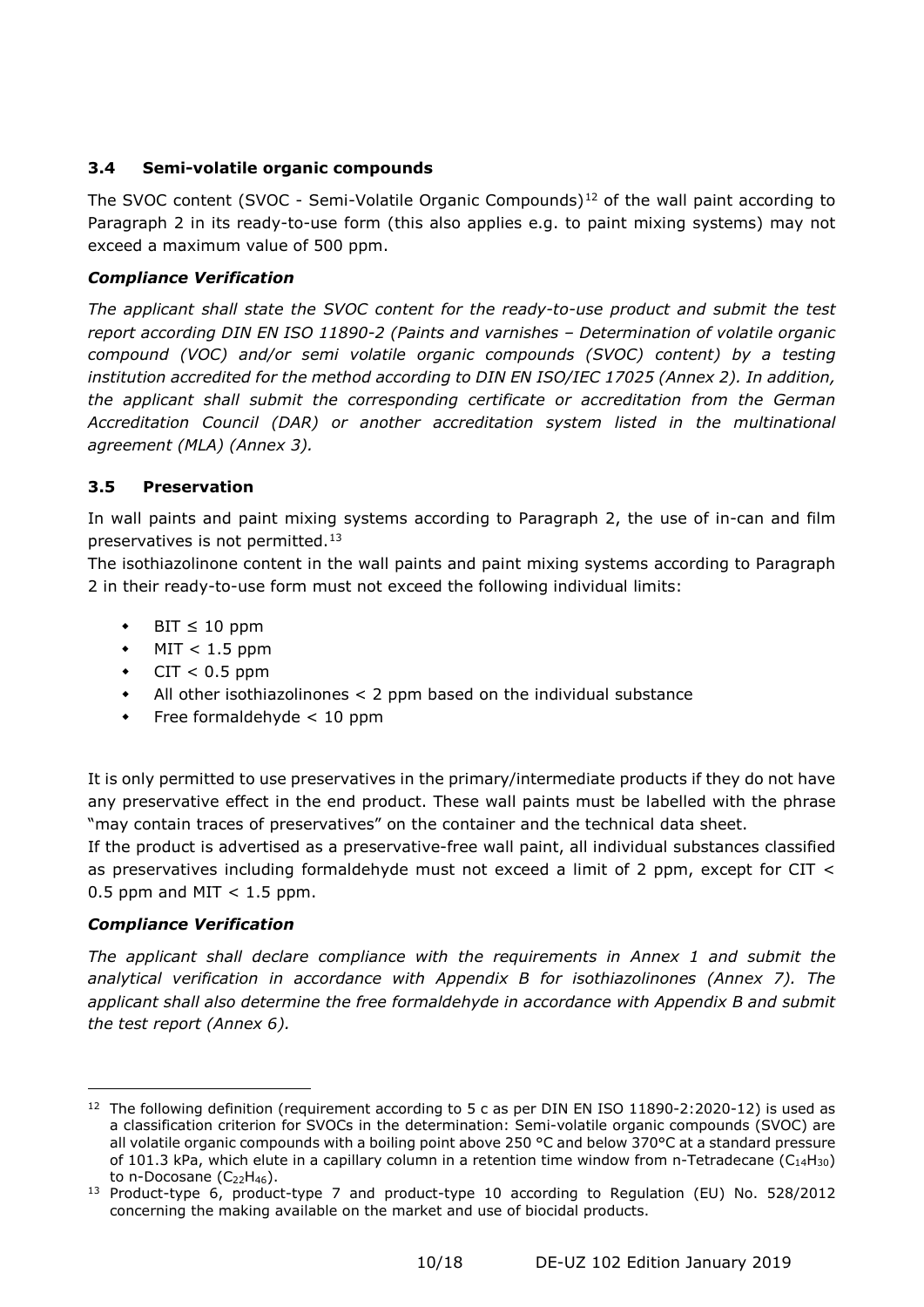*The sealed sample must not have been stored for longer than 20 days at room temperature at the time of the test.* 

*To comply with the requirements, declarations from the manufacturer or distributor of the primary/intermediate products (Annex R), as well as the corresponding safety data sheet[s9](#page-7-7) for the wall paint (Annex 10) and the primary/intermediate products used (Annex 5), must be submitted.*

## <span id="page-10-0"></span>**3.6 Titanium dioxide pigment**

Emissions and waste resulting from the production of titanium dioxide pigments may not exceed the following values $^{14}$  $^{14}$  $^{14}$ :

For the sulphate process:

- $SO_x$  calculated as  $SO_2$ : 7.0 kg/t of TiO<sub>2</sub> pigment
- Sulphate waste:  $500$  kg/t of TiO<sub>2</sub> pigment
- For the chloride process:
- If natural rutile ore is used, 103 kg chloride waste/t of  $TiO<sub>2</sub>$  pigment
- If synthetic rutile ore is used: 179 kg chloride waste/t of TiO<sub>2</sub> pigment
- If slag ore is used: 329 kg chloride waste/t of  $TiO<sub>2</sub>$  pigment
- •

-

If more than one type of ore is used, the values apply in proportion to the quantities of the individual types of ore used.

Note:  $SO<sub>x</sub>$  emissions only apply to the sulphate process.

The definition of waste given in Article 3 of the Waste Framework Directive 2008/98/EC of the European Parliament and of the Council applies<sup>15</sup>. If the TiO<sub>2</sub> producer can satisfy Article 5 (byproduct production) of the Waste Framework Directive for solid waste, this waste will be exempted.

## *Compliance Verification*

*The applicant shall declare compliance with the requirement in Annex 1. In addition, the applicant shall state the trade names and suppliers for all titanium dioxide pigments (raw materials), as well as their percentage in the manufactured wall paint (Annex 4).* 

*To verify compliance with this requirement, the applicant shall also submit declarations from the manufacturers or distributors of the titanium dioxide pigments (Annex T).*

## <span id="page-10-1"></span>**3.7 Special requirements**

## <span id="page-10-2"></span>**3.7.1 Fitness for use**

The wall paint according to Paragraph 2 must fulfil the usual quality requirements with respect to fitness for use for the respective product group (e.g. adhesion, hardness, drying properties, light fastness, elasticity, and, where applicable, surface resistance to household chemicals and wet scrub resistance according to existing DIN standards).

<span id="page-10-3"></span><sup>&</sup>lt;sup>14</sup> Derived from the Best Available Techniques Reference Document for the Production of Large Volume Organic Chemicals (BREF) (August 2007).

<span id="page-10-4"></span><sup>&</sup>lt;sup>15</sup> Directive 2008/98/EC of the European Parliament and of the Council of 19 November 2008 on waste and repealing certain Directives (OJ L 312 from 22/11/2008, p. 3).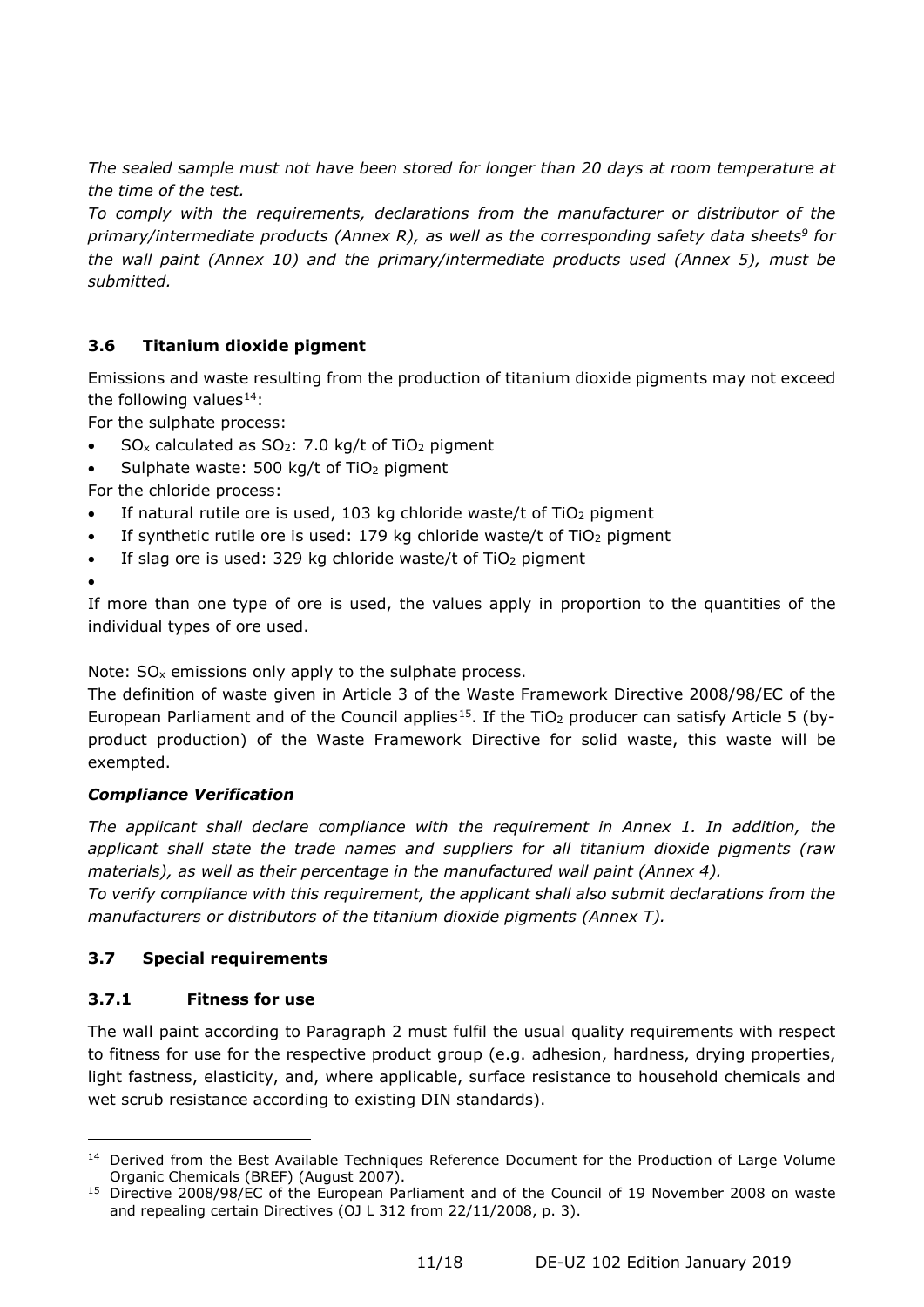<span id="page-11-2"></span>The specified spreading rate must not be  $\geq 1 \text{m}^2/l$  higher than the specified coverage capacity. The spreading rate<sup>[16](#page-11-3)</sup>, wet abrasion resistance class and coverage capacity<sup>16</sup> of the wall paint must be stated on the container.

#### *Compliance Verification*

The applicant shall declare compliance with the requirement in Annex 1 and submit the corresponding technical data sheet (Annex 8) and the container text (Annex 9).

## <span id="page-11-0"></span>**3.7.2 Advertising claims**

- The type of paint according to Paragraph 2 must be stated on the container together with the product designation. The binder base must also be stated on the technical data sheet.
- Advertising claims that are likely to result in the emulsion paint being confused with other coating systems and any product designations containing terms such as "Bio", "Eco", "Natural", "Wood protection", "Fungal" "Insect" or "Nano" as part of the name or description are not permitted.
- Advertising claims must not include any information such as "tested for its biological living quality" or claims in the sense of Article 25 (4) of the CLP Regulation (EC) No. 1272/2008) that could play down the risks such as e.g. "non-toxic", "non-harmful to health" or similar claims. An exception is the phrase "preservative-free"[17,](#page-11-4) see here Paragraph 3.5.

#### *Compliance Verification*

*The applicant shall declare compliance with the requirement in Annex 1 and submit the corresponding technical data sheet (Annex 8) and the container text (Annex 9).*

#### <span id="page-11-1"></span>**3.7.3 Information on the container and the technical data sheet**

In addition to the obligatory P-phrases in accordance with the CLP Regulation (EC) No. 1272/2008, the following information must also be stated on the container and the technical data sheet in an easy to read form (comparable wording / P-phrases are permitted):

- "Keep out of the reach of children."
- "Ensure good ventilation during application and drying."
- If the product can be applied by spraying: "Use an A2/P2 combination filter and protective goggles for the spray mist."
- "Do not eat, drink or smoke when handling the wall paint."
- "Wear protective goggles if there is a risk of spraying."
- "In case of contact with skin or eyes, rinse immediately with plenty of water."
- "If the base paint or a wall paint is toned using a pigment paste or toning paste that does not conform to the requirements of the Blue Angel, the toned paint no longer complies with the criteria for the Blue Angel."[18](#page-11-5)
- If the product is not advertised as being preservative-free: "May contain traces of preservatives."
- "Do not allow to enter drains, water bodies, ground or soil."
- "Clean tools with plenty of water and soap immediately after use."

<span id="page-11-3"></span><sup>&</sup>lt;sup>16</sup> Only for white wall paints

<span id="page-11-4"></span><sup>&</sup>lt;sup>17</sup> According to VdL Guideline 01.

<span id="page-11-5"></span><sup>&</sup>lt;sup>18</sup> This applies to base paints and white wall paints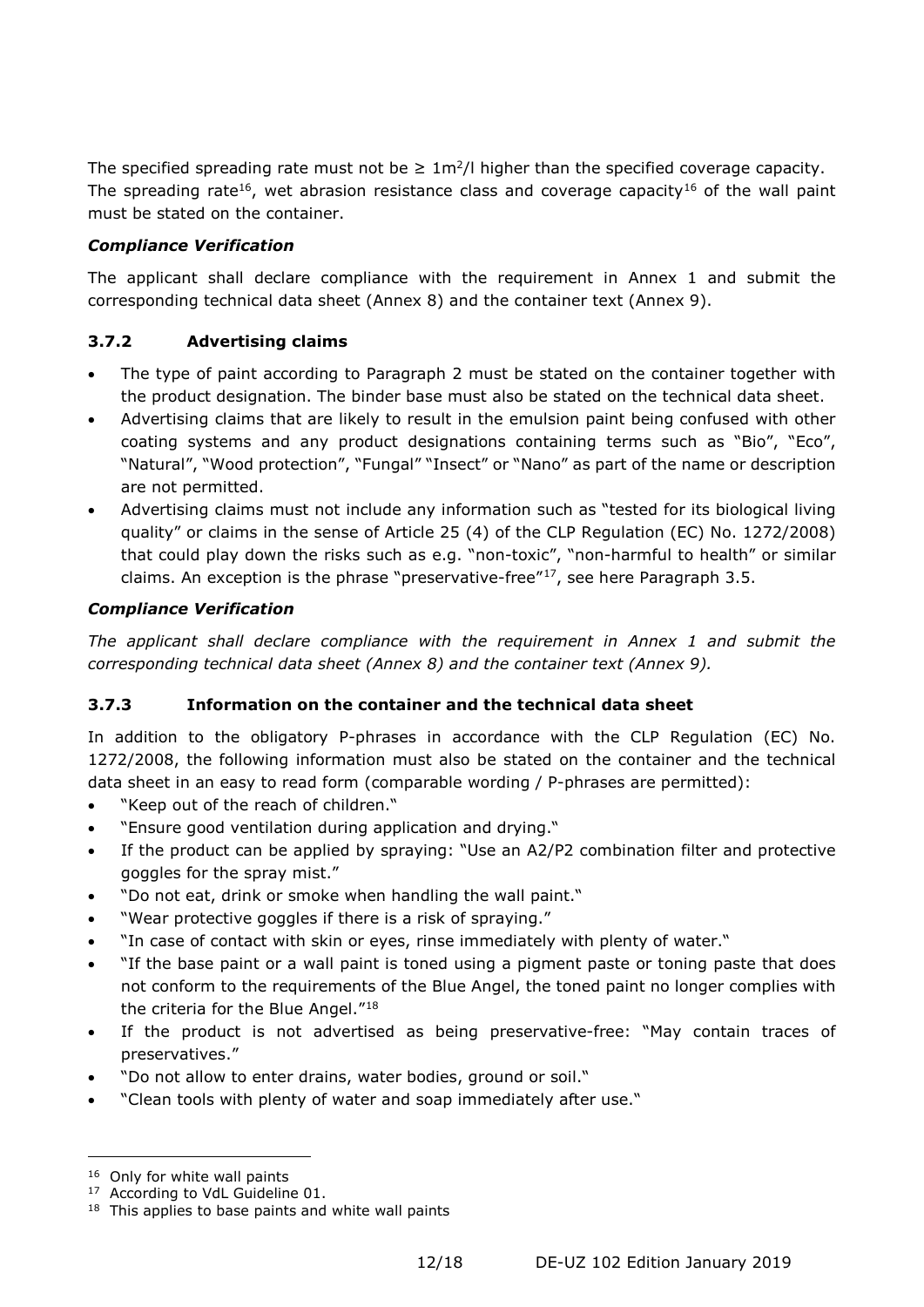• "Only pass on empty containers for recycling. Dried product residues can be disposed of as household waste."

The ingredients in the wall paint according to Paragraph 2 must be stated on the technical data sheet in accordance with the "Guideline on the declaration of paints, lacquers, varnishes, renders, fillers, primers and related products" (VdL Guideline 01)<sup>10</sup>.

In addition, the container must contain a clear reference to the technical data sheet, information on where it can be found and a telephone number<sup>[19](#page-12-2)</sup> for the manufacturer or distributor where the consumer can receive further information. The technical data sheet must be available on the Internet on the manufacturer's or distributor's website and/or under the product information on [www.blauer.engel.de](http://www.blauer.engel.de/)

## *Compliance Verification*

.

*The applicant shall declare compliance with the requirement in Annex 1 and submit the corresponding technical data sheet (Annex 8) and the container text (Annex 9).*

## <span id="page-12-0"></span>**4 Applicants and Parties Involved**

Manufacturers of final products according to Paragraph 2 shall be eligible for application.

Parties involved in the award process are:

- RAL gGmbH to award the Blue Angel Environmental Label,
- the federal state being home to the applicant's production site,
- Umweltbundesamt (German Environmental Agency) which after the signing of the contract receives all data and documents submitted in applications for the Blue Angel in order to be able to further develop the Basic Award Criteria.

## <span id="page-12-1"></span>**5 Use of the Environmental Label**

The use of the Environmental Label by the applicant is governed by a contract on the use of the Environmental Label concluded with RAL gGmbH.

Within the scope of such contract, the applicant undertakes to comply with the requirements under Paragraph 3 while using the Environmental Label.

Contracts on the Use of the Environmental Label are concluded to fix the terms for the certification of products under Paragraph 2. Such contracts shall run until December 31, 2023. They shall be extended by periods of one year each, unless terminated in writing by March 31, 2023 or March 31 of the respective year of extension.

After the expiry of the contract, the Environmental Label may neither be used for labelling nor for advertising purposes. This regulation shall not affect products being still in the market.

<span id="page-12-2"></span><sup>&</sup>lt;sup>19</sup> At fixed-line telephone costs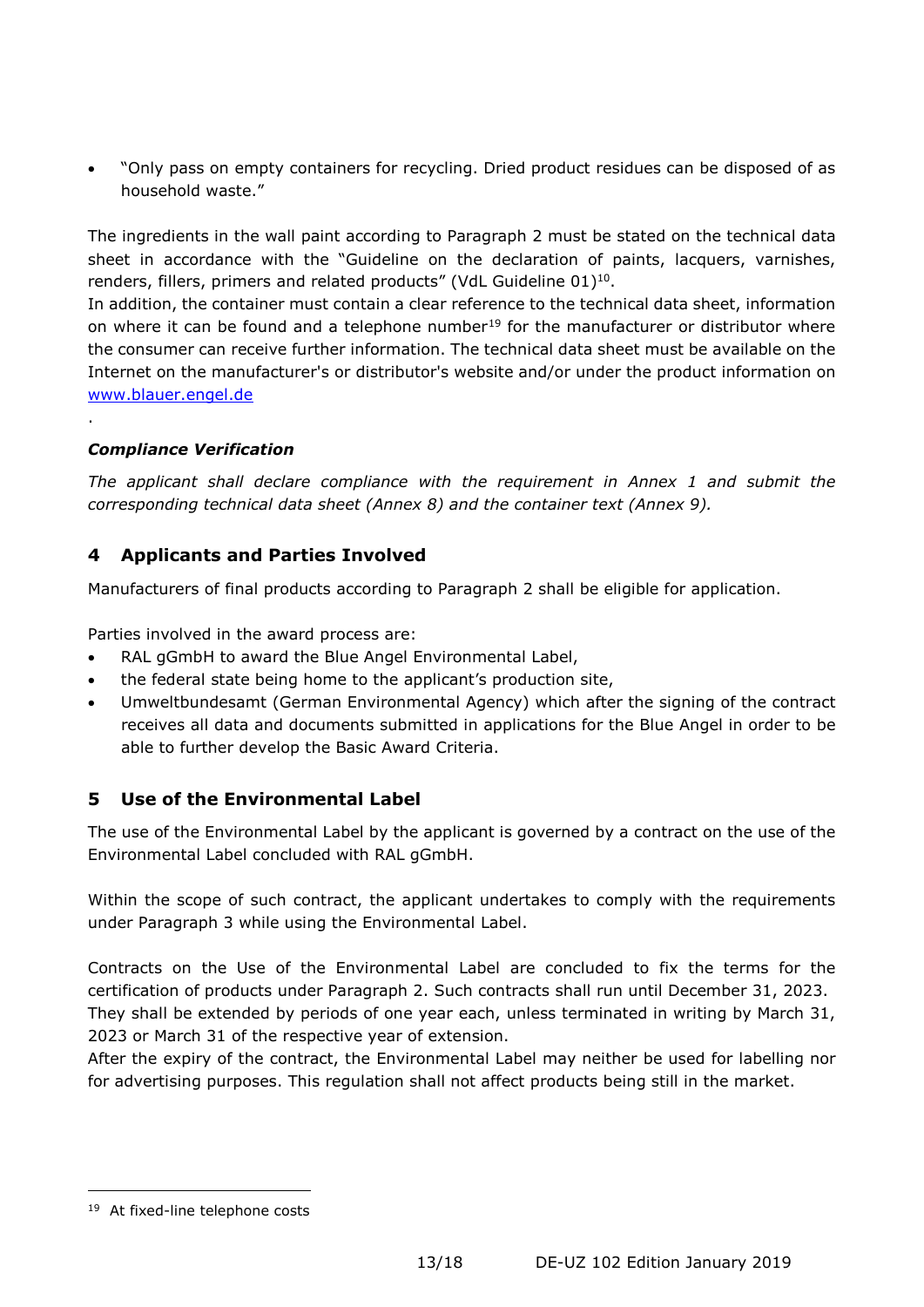The applicant (manufacturer) shall be entitled to apply to RAL gGmbH for an extension of the right to use the ecolabel on the product entitled to the label if it is to be marketed under another brand/trade name and/or other marketing organisations.

The Contract on the Use of the Environmental Label shall specify:

- Applicant (manufacturer)
- Brand/trade name, product description
- Distributor (label user), i.e. the above-mentioned marketing organisations.

© 2019 RAL gGmbH, Bonn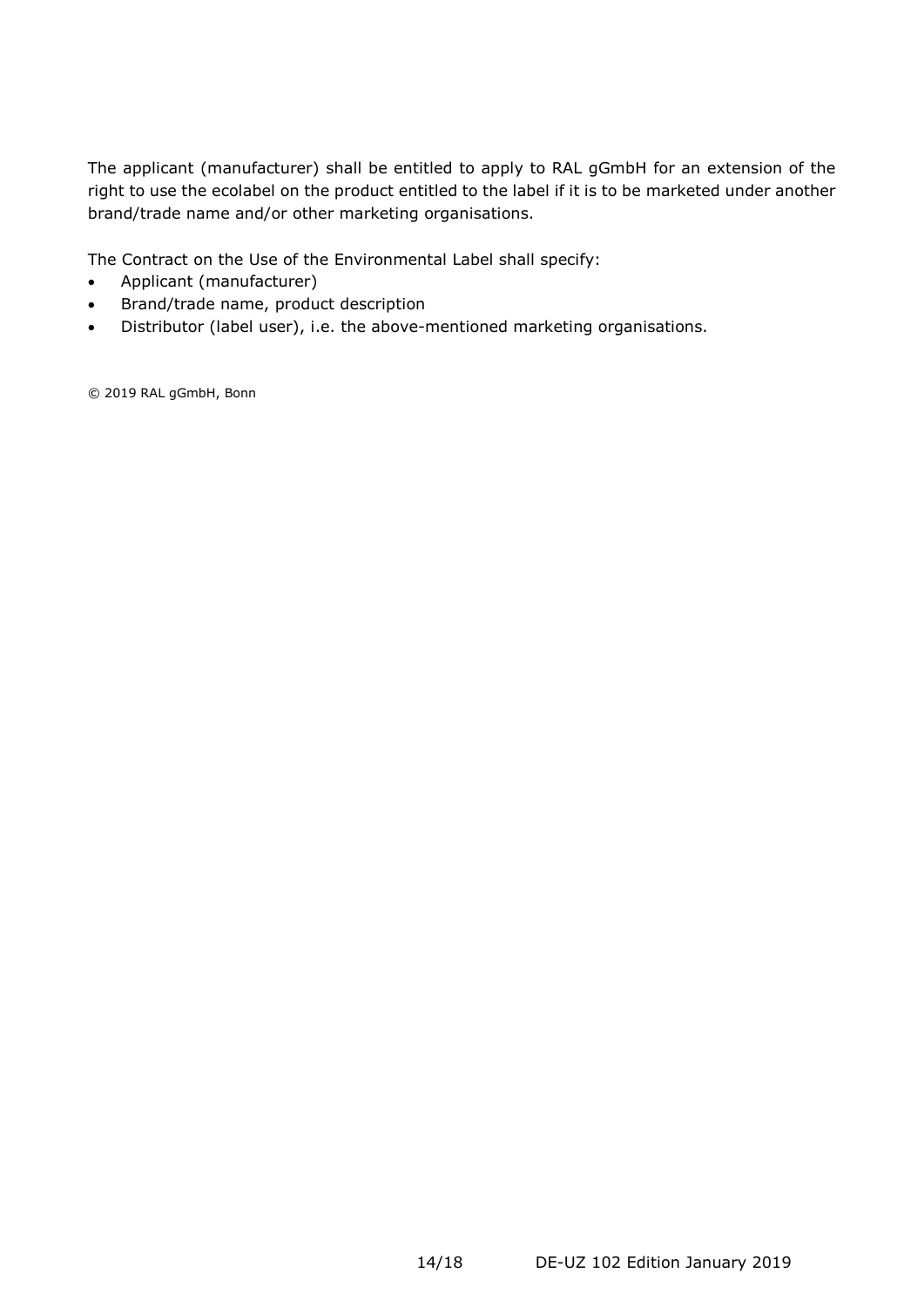## <span id="page-14-0"></span>**Appendix A Assignment of hazard categories and hazard statements**

The following table assigns the hazard categories stated in Paragraph 3.1 to the correspondinghazard statements (H Phrases) according to the CLP Regulation (EC) No. 1272/2008.

| CLP Regulation (EC) No 1272/2008                                |                                               |                                                                             |  |  |  |  |  |  |
|-----------------------------------------------------------------|-----------------------------------------------|-----------------------------------------------------------------------------|--|--|--|--|--|--|
|                                                                 | <b>Hazard Statements</b>                      |                                                                             |  |  |  |  |  |  |
| <b>Hazard category</b>                                          | н<br><b>Statement Wording</b><br><b>Codes</b> |                                                                             |  |  |  |  |  |  |
| <b>Carcinogenic Substances</b>                                  |                                               |                                                                             |  |  |  |  |  |  |
| Carc. 1A                                                        | H350                                          | May cause cancer.                                                           |  |  |  |  |  |  |
| Carc. 1B                                                        | H350                                          | May cause cancer.                                                           |  |  |  |  |  |  |
| Carc. 1A, 1B                                                    | H350i                                         | May cause cancer by inhalation.                                             |  |  |  |  |  |  |
| Carc. 2                                                         | H351                                          | Suspected of causing cancer.                                                |  |  |  |  |  |  |
| <b>Substances classified for Germ Cell Mutagenicity</b>         |                                               |                                                                             |  |  |  |  |  |  |
| Muta. 1A                                                        | H340                                          | May cause genetic defects.                                                  |  |  |  |  |  |  |
| Muta. 1B                                                        | H340                                          | May cause genetic defects.                                                  |  |  |  |  |  |  |
| Muta. 2                                                         | H341                                          | Suspected of causing genetic defects.                                       |  |  |  |  |  |  |
| <b>Reprotoxic Substances</b>                                    |                                               |                                                                             |  |  |  |  |  |  |
| Repr. 1A, 1B                                                    | <b>H360D</b>                                  | May damage the unborn child.                                                |  |  |  |  |  |  |
| Repr. 1A, 1B                                                    | <b>H360F</b>                                  | May damage fertility.                                                       |  |  |  |  |  |  |
| Repr. 1A, 1B                                                    | <b>H360FD</b>                                 | May damage fertility. May damage the unborn child.                          |  |  |  |  |  |  |
| Repr. 1A, 1B                                                    | <b>H360Df</b>                                 | May damage the unborn child.<br>Suspected of damaging fertility.            |  |  |  |  |  |  |
| Repr. 1A, 1B                                                    | H360Fd                                        | May damage fertility.<br>Suspected of damaging the unborn child.            |  |  |  |  |  |  |
| Repr. 2                                                         | H361                                          | Suspected of damaging fertility.<br>Suspected of damaging the unborn child. |  |  |  |  |  |  |
| Repr. 2                                                         | H361d                                         | Suspected of damaging the unborn child.                                     |  |  |  |  |  |  |
| Repr. 2                                                         | H361f                                         | Suspected of damaging fertility.                                            |  |  |  |  |  |  |
| Repr. 2                                                         | H361fd                                        | Suspected of damaging fertility.<br>Suspected of damaging the unborn child. |  |  |  |  |  |  |
| <b>Acutely toxic substances</b>                                 |                                               |                                                                             |  |  |  |  |  |  |
| Acute Tox. 1<br>Acute Tox. 2                                    | H300                                          | Fatal if swallowed.                                                         |  |  |  |  |  |  |
| Acute Tox. 3                                                    | H301                                          | Toxic if swallowed.                                                         |  |  |  |  |  |  |
| Acute Tox. 1<br>Acute Tox. 2                                    | H310                                          | Fatal in contact with skin.                                                 |  |  |  |  |  |  |
| Acute Tox. 3                                                    | H311                                          | Toxic in contact with skin.                                                 |  |  |  |  |  |  |
| Acute Tox. 1<br>Acute Tox. 2                                    | H330                                          | Fatal if inhaled.                                                           |  |  |  |  |  |  |
| Acute Tox. 3                                                    | H331                                          | Toxic if inhaled.                                                           |  |  |  |  |  |  |
| <b>Substances classified for Specific Target Organ Toxicity</b> |                                               |                                                                             |  |  |  |  |  |  |
| STOT SE 1                                                       | H370                                          | Causes damage to organs.                                                    |  |  |  |  |  |  |
| STOT SE 2                                                       | H371                                          | May cause damage to organs.                                                 |  |  |  |  |  |  |
| STOT RE 1*                                                      | H372                                          | Causes damage to organs through prolonged or repeated exposure.             |  |  |  |  |  |  |
| STOT RE 2*                                                      | H373                                          | May cause damage to organs through prolonged or repeated<br>exposure.       |  |  |  |  |  |  |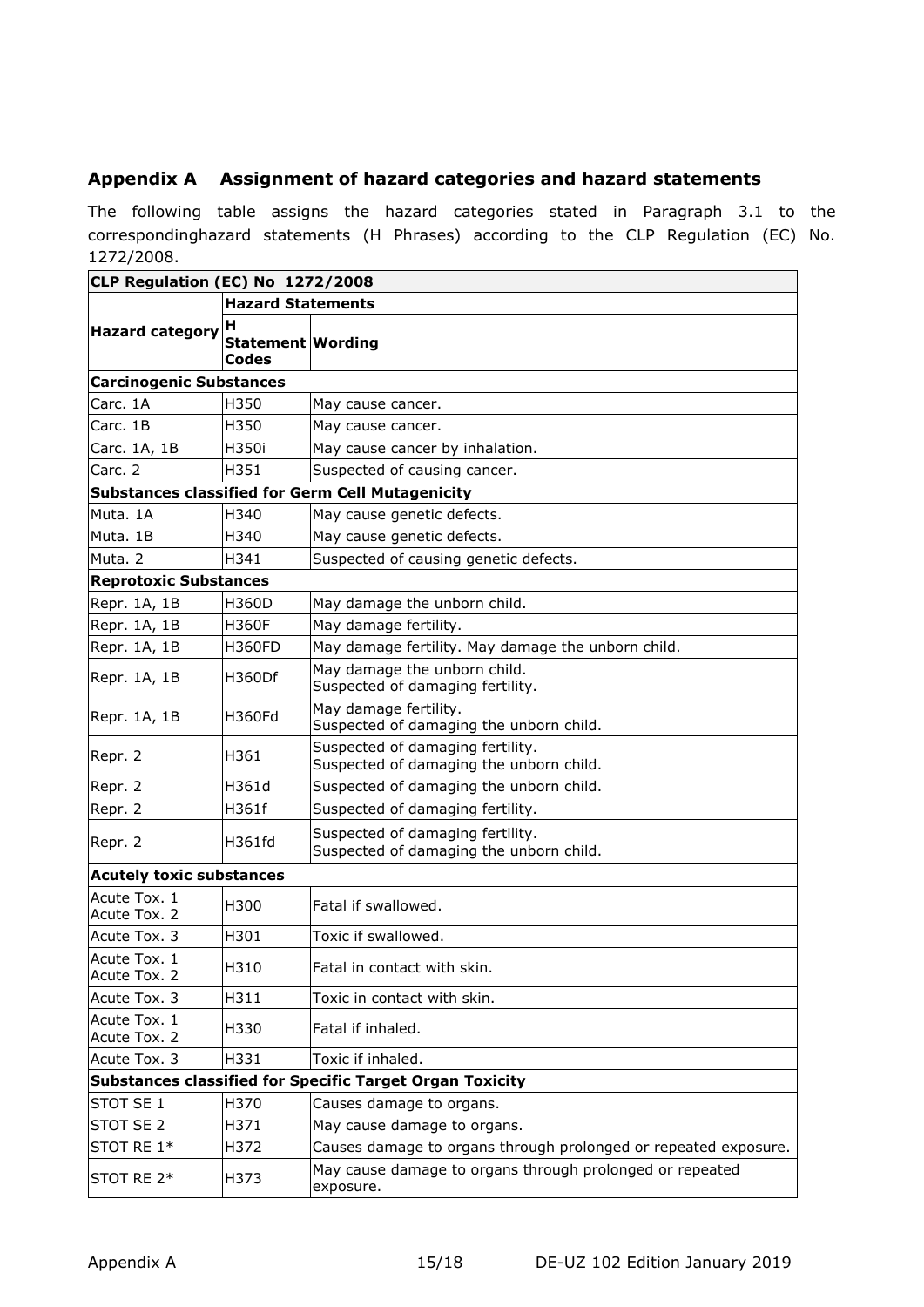| CLP Regulation (EC) No 1272/2008                       |             |                                                       |  |  |  |  |  |  |
|--------------------------------------------------------|-------------|-------------------------------------------------------|--|--|--|--|--|--|
| <b>Substances classified for Environmental Hazards</b> |             |                                                       |  |  |  |  |  |  |
| Aquatic Acute 1                                        | <b>H400</b> | Very toxic to aquatic life.                           |  |  |  |  |  |  |
| Aquatic Chronic. 1 H410                                |             | Very toxic to aquatic life with long lasting effects. |  |  |  |  |  |  |
| Aquatic Chronic. 2 H411                                |             | Toxic to aquatic life with long lasting effects.      |  |  |  |  |  |  |

\* If the classification and toxicological evaluation of the substance is based on the classification of the respirable fraction of the substance (dusts) and does not relate to the substance in general, classification as STOT RE 1 and STOT RE 2 does not represent a criterion for exclusion in accordance with Paragraph 3.1 "Exclusion of Substances". Asbestos-containing dust is excluded from this exemption.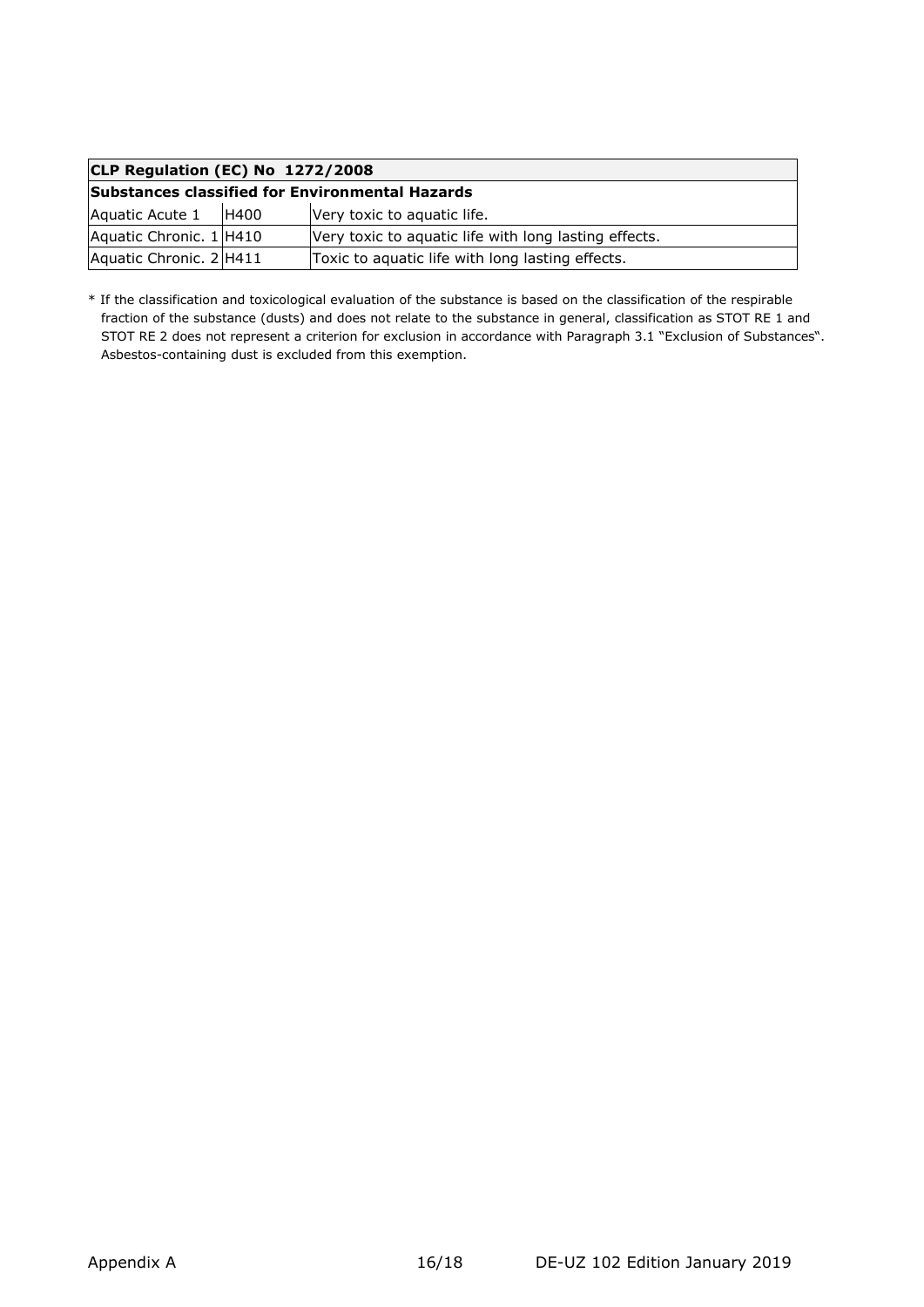## <span id="page-16-0"></span>**Appendix B Liquid chromatography analysis (HPLC/UV detection) for determining the preservatives (Isothiazolinone) content and determining the free formaldehyde**

## **1 Liquid chromatography analysis (HPLC/UV detection) for determining the isothiazolinone content**

Methanol is added to the sample to be analysed and homogenised using a magnetic stirrer. The suspension is then centrifuged and the remaining solution (supernatant) is filtered using a syringe filter unit (pore size: 0.2 μm).

The resulting methanol extract is analysed using liquid chromatography (HPLC/UV detection) and any isothiazolinones present are identified based on their retention times.

The analytical tests for the isothiazolinone content must be performed twice (double determination) and quantified using the method described in the external standard.

If other preservatives are detected during the analysis, these must also be stated in the test report.

#### **2 Determining the free formaldehyde:**

Two test methods are permitted:

a) according to the Guideline for the determination of the formaldehyde concentration in watersoluble paints and varnishes, and polymer dispersions ("VdL Guideline 03 on Formaldehyde Determination")<sup>[20](#page-16-1)</sup>,

b) the same as a), although the concentration of free formaldehyde in the product can be determined using high pressure liquid chromatography (HPLC) if the testing laboratory can establish the comparability with VdL Guideline 03.

The verification test must be performed twice (double determination).

<span id="page-16-1"></span><sup>20</sup> [http://www.wirsindfarbe.de/service-publikationen/vdl-richtlinien/vdl-richtlinie-zur-bestimmung-der](http://www.wirsindfarbe.de/service-publikationen/vdl-richtlinien/vdl-richtlinie-zur-bestimmung-der-formaldehydkonzentration-in-wasserverduennbaren-beschichtungsstoffe/)[formaldehydkonzentration-in-wasserverduennbaren-beschichtungsstoffe/](http://www.wirsindfarbe.de/service-publikationen/vdl-richtlinien/vdl-richtlinie-zur-bestimmung-der-formaldehydkonzentration-in-wasserverduennbaren-beschichtungsstoffe/)